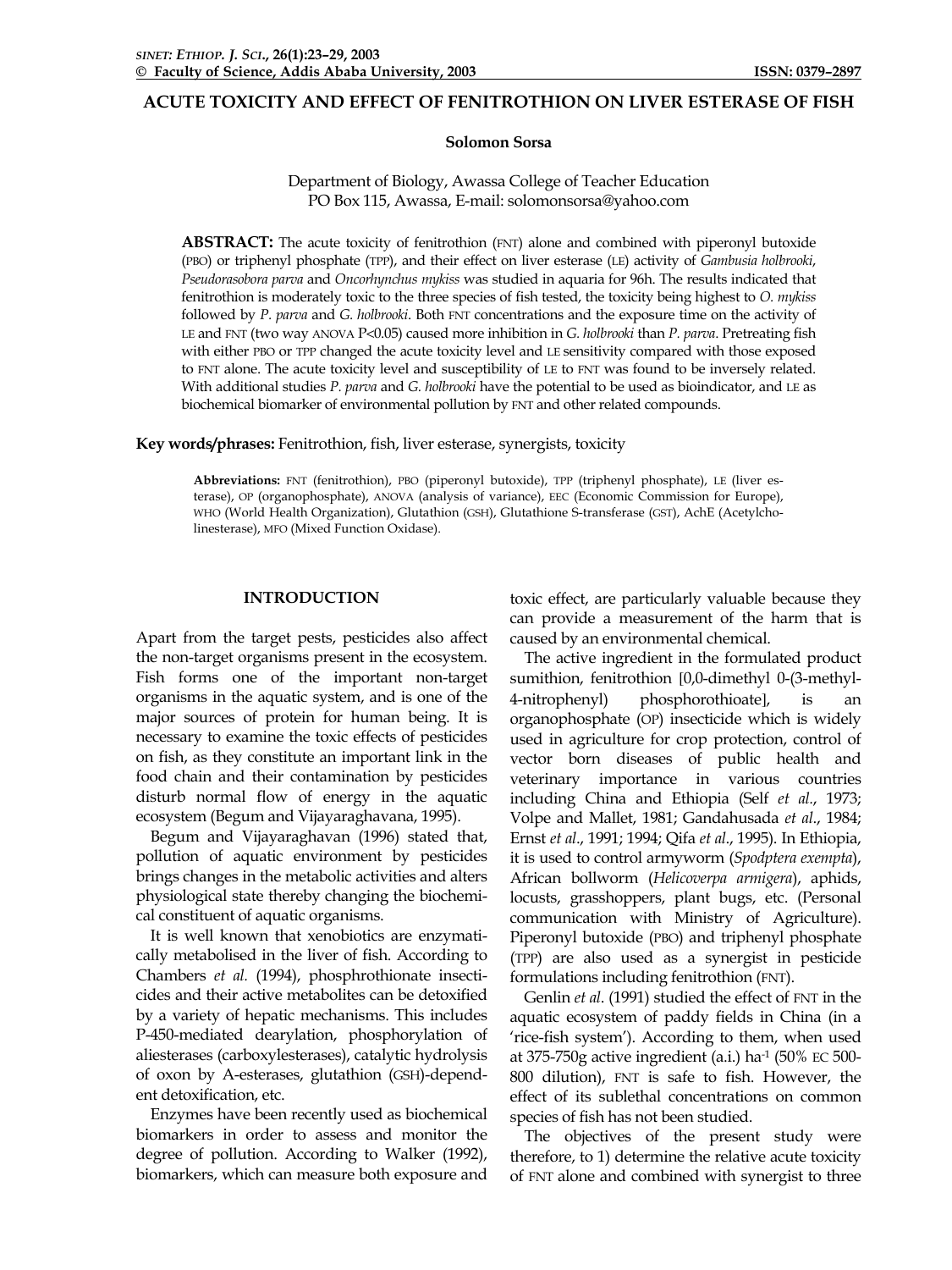fish species, namely, the *Gambusia holbrooki*, *Psuedorasobora parva* and *Oncorhynchus mykiss*; 2) examine the dose-response relationship of liver esterase (LE) activity in the *G. holbrooki* and *P. parva*, exposed to FNT; 3) assess the effect of synergists (PBO and TPP) as well as their respective combinations with FNT on the susceptibility of LE of *G. holbrooki* and *P. parva*; and 4) examine if there is any relationship between acute toxicity level and sensitivity of LE to FNT and its combinations with synergists.

# **MATERIALS AND METHODS**

## *Test chemicals and reagents*

Fenitrothion (FNT) of technical grade  $(93\% \text{ w/w})$ was obtained from Ningbo pesticide factory (China). Piperonyl butoxide (PBO) (90%) and triphenyl phosphate (TPP)  $(99 + %)$  were products of Aldrich chemical company inc. Alpha-naphthyl acetate was purchased from Shanghai first reagent factory; α-naphthol from Xin-Tin chemical factory (Shanghai, P.R.China) was a product of roth; Fast blue B and Sodium laurylsulphate from Chemical and reagent supply station of Shanghai reagent factory (P.R.China). Bovine serum albumin was a product of Boehringer Company. All other chemicals were of analytical grade and obtained from local commercial sources.

### *Fish species*

 For acute toxicity test adults of two common species of freshwater fish namely, the *Gambusia holbrooki* (mosquito fish) (Girard, 1859) and *Pseudorasobora parva* (topmouth gudgeon) (Li and Fan 1996b) and one cold water fish, *Oncorhynchus mykiss* (rainbow trout) (Page and Burr, 1991) were used. The two fresh water fish were also used to study LE activity. These species were used because they are readily available and grow easily under laboratory conditions. *G. holbrooki* (0.2–0.26g) and *P.parva* (0.6–1.0g) were procured from a local pet market and *O. mykiss* (2.5–4.3g) was obtained from fish hatcheries. All fish were acclimatized to the laboratory conditions for at least seven days prior to use. During the acclimatization period the water was changed daily and the fish were fed on commercially prepared fish food. The fish were judged to be in good physiological condition for use when no mortality was observed in the acclimatizing population. The fish selected for use in the study were starved at least for 24 hours before use and during the experiment period.

## *Experimental conditions*

For both acute toxicity test and LE analysis, the experiment was carried out in 40 litter glass aquarium and the test diluents consisted of 20 litre aerated tap water. Twenty to thirty fish were grown in each aquarium (the mass/volume ratio did not exceed 1g fish L-1). The test was conducted at water temperatures of 23±10 C for *G. holbrooki* and *P. parva,* and 110 C for *O. mykiss*.

 The stock solutions of test chemicals (FNT, PBO and TPP) were prepared by dissolving in acetone (99.5% purity) and the known volume of each stock was added to 20 litres of diluents in the aquaria to attain the concentration.

 The concentrations of FNT used for acute toxicity test were first determined based on tests conducted prior to the actual experiment. Concentrations of FNT used for le activity tests were determined based on the 96h LC50 for *G. holbrooki* and *P. parva* (see the result section). The concentration of PBO (1mg L-1) was prepared based on recommendations of previous researchers (Glickman *et al*., 1977; Melanocon *et al.,* 1977). The highest concentration of TPP (0.2mg L-1) that cause no mortality was considered for the experiment.

 A 96h static exposure system was used in this study and fish were exposed to 1) different concentrations of FNT alone and, 2) 0.4 mg L-1 of FNT after 24h pre-treatment of either with PBO (1 mg L-1) or TPP (0.2mg L-1) and, 3) PBO or TPP alone. And the acute toxicity and LE activity in these exposed groups was compared with that of the control. In all cases fish that were not exposed to chemicals served as the control group. In addition, to test the effect of acetone on acute toxicity and LE activity, fish were exposed to acetone (15 µl L-1) alone under similar conditions to the experimental group.

# *Acute toxicity test*

 The susceptibility of the fish to FNT was determined according to the method of Macek and McAllister (1970). The end point of bioassay was death of the fish and death was defined as complete immobilization and failure to respond to gentle prodding. As mortality occurred the dead fish were immediately removed from the test aquarium and the median lethal concentration (LC50) was determined based on the method of Finney (1964). This method involves conversion of the concentrations tested and the corresponding observed mortality to log and probit values, respectively. The values were then used for further statistical analysis.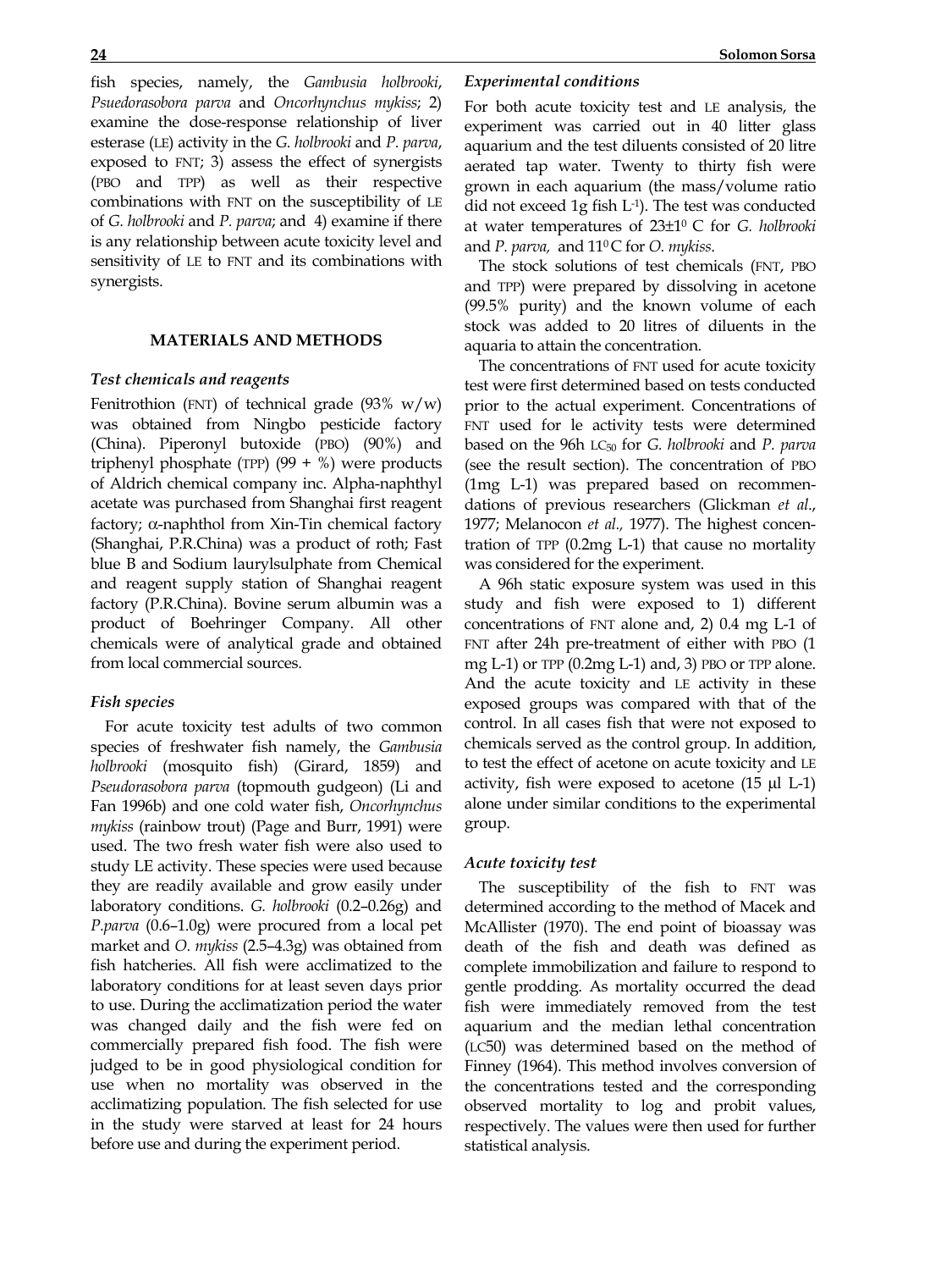# *Liver homogenate preparation and esterase analysis*

From each treatment group, six fish were used to estimate esterase activity. Liver homogenate was prepared following the method of Van Asperen (1962). Alpha-naphthylacetate was used as a substrate and the stock solution was prepared by dissolving in acetone. The diazoblue-sodium laurylsulphate solution (consisted of two parts of a 1% fast blue B and five parts of a 5% solution of sodium laurylsulphate) was used as an indicator to estimate the naphthol produced in the reaction system. The difference in colour absorbency between the control and the different treatments was measured with double-beam spectrophotometer (Shimazu, Japan) at a wavelength of 600 nm using a 1 cm light path cell. The amount of  $α$ naphthol produced in the reaction was estimated from the standard curve and the LE activity calculated and expressed as nmol of α-naphthol produced min<sup>-1</sup> mg protein<sup>-1</sup>. Total protein was determined by the method of Lowry *et al.* (1951). Each assay was run in triplicate and the results are presented as the mean ± SD of esterase activity.

# *Statistical analysis*

A two-way analysis of variance (ANOVA) was used to determine treatment effect and Duncan′s test was used to determine differences between the means. The significance level was set at 0.95 and is expressed as a p-value 0.05.

#### **RESULTS AND DISCUSSIONS**

### *Acute toxicity*

Table 1 shows the  $LC_{50}$  of FNT, and FNT combined with PBO or TPP for three species of fish. Of the three species tested, the  $LC_{50}$  of FNT was lowest for *O. mykiss* and highest for *G. holbrooki*. According to the criteria of Economic Commission for Europe (ECE) pesticides with  $LC_{50} \leq 1$  mg  $L$ <sup>-1</sup> are categorized as very toxic and those with  $1mg L^{-1} > LC_{50} \leq 10 mg$ L<sup>-1</sup> are considered moderately toxic to aquatic organisms (Klein *et al*., 1992). Considering this classification, FNT was moderately toxic to all the three species of fish tested. However, relative toxicity of FNT is approximately two-fold more toxic to *P. parva* and *O. mykiss* than *G. holbrooki*.

Compared with the fish species tested in this study, the 96h LC<sub>50</sub> of a teleost fish, *Anguilla anguilla*, (0.2 mg L-1) was very low indicating that FNT is extremely toxic to this species (Ferrando *et al.,* 1991). Shao-Nan and De-Fang (1996) studied the acute toxicity of malathion to these three

species of fish in our laboratory and found the 96h LC50 to be 0.7, 14.5 and 0.25 mg L-1 for *G. holbrooki*, *P. parva* and *O. mykiss*, respectively. The data show that FNT is approximately five-fold less toxic than malathion to *G. holbrooki* and *O. mykiss*, but ninefold more toxic to *P. parva*. The results (Table 1) clearly indicate the presence of species related difference in susceptibility of fish to FNT.

In all three species tested, the  $LC_{50}$  of FNT for fish pre-treated with PBO had decreased compared with that of FNT alone. Pretreating the fish with PBO increased the toxicity of FNT two-fold, 1.4-fold and 1.2-fold for *O. mykiss*, *P. parva* and *G. holbrooki*, respectively. The present result seems to be consistent with that of Reinbold and Metcalf (1976). These authors found that PBO increased the toxicity of methoxychlor, trifluralin and aldrin to *Lepomis cyanellus* (greenish). They postulated that the increased toxicity was due to the insecticides not being metabolised (detoxified). Shao-Nan and De-Fang (1996) also reported increased malathion toxicity to *P.parva* in the presence of PBO.

**Table 1. Acute toxicity of fenitrothion alone and combined with PBO or TPP to three fish species,** *G. holbrooki***,**  *P.parva* **and** *O. mykissi*. (n=30 for *G. holbrooki* and *P. parva*; n=20 for *O. mykissi*).

| Pesticide or<br>synergist<br>mixture | $LC_{50}$ (mg $L^{-1}$ ) |                   |                   |  |  |
|--------------------------------------|--------------------------|-------------------|-------------------|--|--|
|                                      | G. holbrooki             | P. parva          | O. mykissi        |  |  |
| <b>FNT</b>                           | 371a                     | 1 $64c$           | 1.31 <sup>d</sup> |  |  |
|                                      | $(3.49 - 3.93)$          | $(1.48 - 1.80)$   | $(0.77 - 1.85)$   |  |  |
| $FNT + PBO$                          | 2 99b                    | 1.20 <sup>d</sup> | 0.66 <sup>e</sup> |  |  |
|                                      | $(2.60 - 3.38)$          | $(0.33 - 1.94)$   | $(0.55 - 0.77)$   |  |  |
| $FNT + TPP$                          | 1.25d                    | 0.73e             | 0.84e             |  |  |
|                                      | $(0.81 - 1.69)$          | $(0.57 - 0.89)$   | $(0.76 - 0.92)$   |  |  |

**Note:** FNT, fenitrothion; PBO, pepironyl butoxide; TPP, triphenyl phosphate; Values in parenthesis are 95% confidence intervals; Values with similar letter are not significantly different  $(P > 0.05)$ .

Compared with that of  $FNT$  alone, the  $LC_{50}$  of  $FNT$ to all three species of fish pre-treated with TPP had decreased (Table 1). Triphenyl phosphate (TPP) increased the toxicity of FNT three-fold to *G. holbrooki* and approximately two-fold to *P. parva* and *O. mykiss*. No similar data were found to compare the present results with the previous studies conducted elsewhere. Although the concentration of TPP is greater  $(1 \text{ mg } L^{-1})$  and the pesticide used is different, Shao-Nan and De-Fang (1996) found higher toxicity of malathion to *G. holbrooki*, *P. parva* and *O. mykiss* pre-treated with TPP. TPP is a known inhibitor of carboxyl esterase (Oppenoorth and Welling, 1976). Carboxyl esterase belongs to a group of hydrolytic enzymes, collectively called non-specific esterases, that are important in detoxification of OP compounds and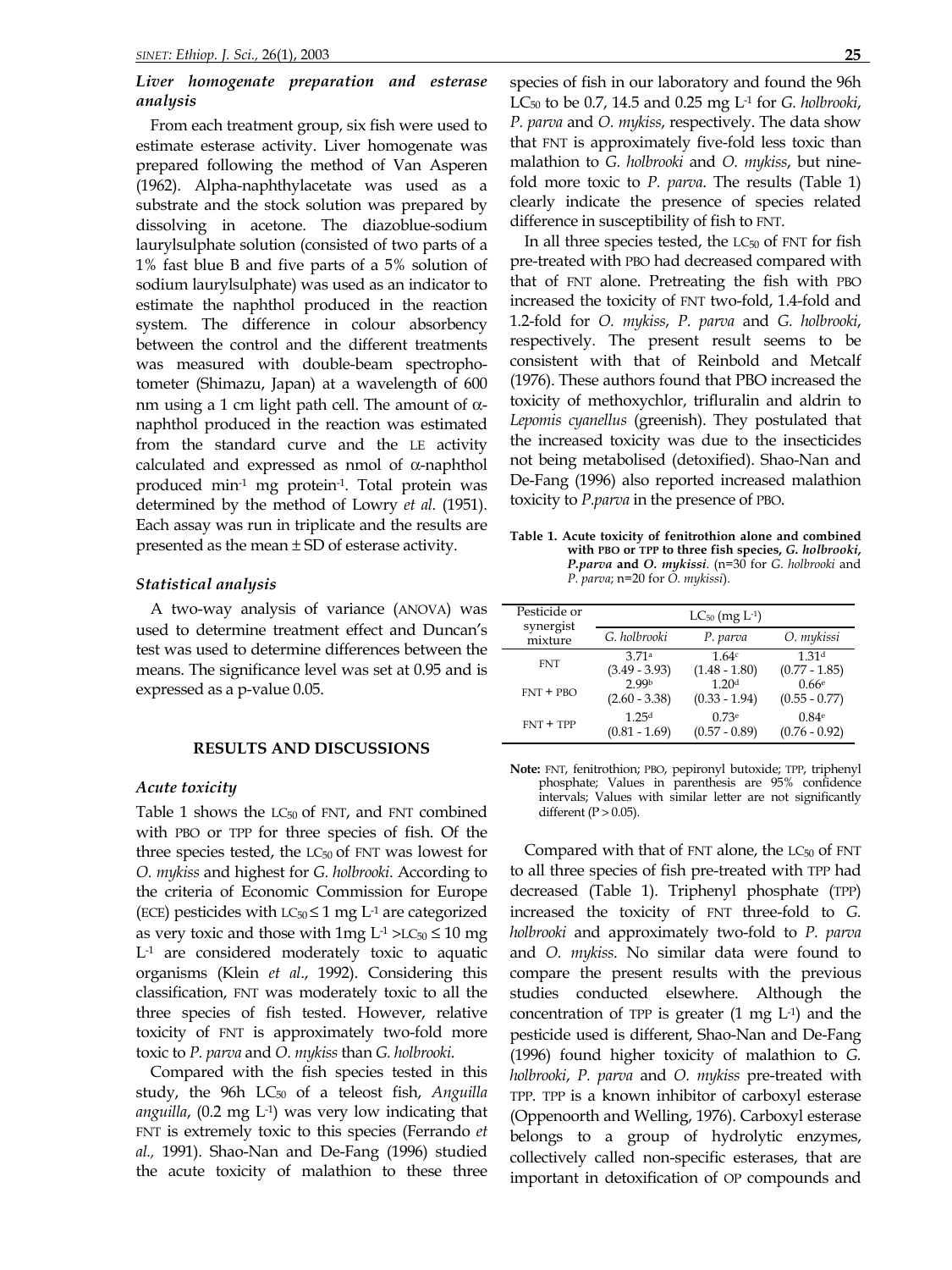synthetic pyrethroids (Dauterman, 1976; Kao *et al*., 1985; Chambers *et al*., 1994). Hence, the observed increase in acute toxicity of FNT to TPP pre-treated fish may be due to inability of the fish to detoxify FNT.

## *Liver esterase activity*

Acetone used to dissolve test chemicals had no effect on LE activity and the values were not different from the control. Liver esterase activity of both *G. holbrooki* and *P. parva*, was found to be very high. In particular, *G. holbrooki* exhibited the highest activity (583.3 nmol min.<sup>-1</sup> mg protein), which is approximately 1.3-fold higher than that of *P. parva* (451.7 nmol min.<sup>-1</sup> mg protein<sup>-1</sup>). This result shows differences in the inherent specific activity of LE between the two species. Li and Fan (1996a) also reported a similar result for the two species.

The pattern of LE activity in *G. holbrooki* and *P. parva* exposed to different concentrations of FNT is shown in Figures 1A and B, respectively. A two way ANOVA demonstrated a significant (P<0.05) difference in both FNT concentrations and the exposure time of the activity of le in the two species of fish. When exposed to 0.4 and 1.3 mg L-1 of FNT for 24h, the maximum activity and the minimum activity observed in *G. holbrooki* were 56 and 49.0% of the control, respectively. A similar concentration-dependent pattern was observed at the end of 48 and 96h. Similarly, in *P. parva*, LE activity progressively decreased with the increase in concentrations (except for 0.2 mg L-1). However, the rate of decline was not similar for the two species, *i.e*., somewhat less for *P. parva* than for *G. holbrooki* (Fig. 1).

Results of this study demonstrated that LE activity was inhibited, at all concentrations used, in both species of fish investigated. This shows the presence of esterase, sensitive to FNT, in the liver of *G. holbrooki* and *P. parva*. Using electrophoresis, Li and Fan (1996b) identified one isoenzyme from *G. holbrooki* and two from *P. parva* LE and found one of the isoenzymes in *P. parva* to be similar to that of *G. holbrooki*. They also studied the effect of malaoxon on the LE and reported the existence of malaoxonsensitive LE in *P. parva* but not in *G. holbrooki*.

Data concerning the mechanism of fish LEs on pesticides are not available. However, there are related studies that are conducted on the mechanism of LEs in mammals. For example, Lauwerys and Morphy (1969) studied paraoxon binding by rat liver and plasma and concluded that phosphorylation of esterases was probably the primary means of reducing the paraoxon

concentration in these preparations. Other studies similarly concluded that AliE (eserin insensitive Besterases) are an important alternate phosphorylation site for OPs and reduce the concentration inhibition of acetylcholinesterase (AchE) (Funnum and Sterri, 1981; Maxwell *et al*., 1988). Chambers *et al*. (1990) investigated detoxification of the oxons of six phosphorothionate insecticides (methyl parathion, parathion, chlorpyrifos-methyl, chlorpyrifos, EPN and leptophos) in rats and arrived at a similar conclusion. In addition, they stated that the presence of AliE in the liver, in close proximity to where much oxon would be generated by mixed function oxidase (MFO) (cytochrome P-450) mediated desulfuration reaction, would allow them the opportunity to be readily phosphorylate and prevent much of the hepatically generated oxon from entering the circulation. Furthermore, they concluded that AliE phosphorylation is strongly implicated as a mechanism of noncatalytic detoxification of OPs, which can afford the animal significant protection from intoxication.



**Fig. 1. Effect of fenitrothion on liver esterase activity of A)**  *G. holbrooki* **B)** *P. parava.* (Note that LE activity is expressed as percentage of the control).

Earlier results described above suggest that inhibition of LE results from binding to oxons of OP pesticides, which as a result become phosphorylated and decreases the concentration of esterase in the liver. Therefore, inhibition of LE activity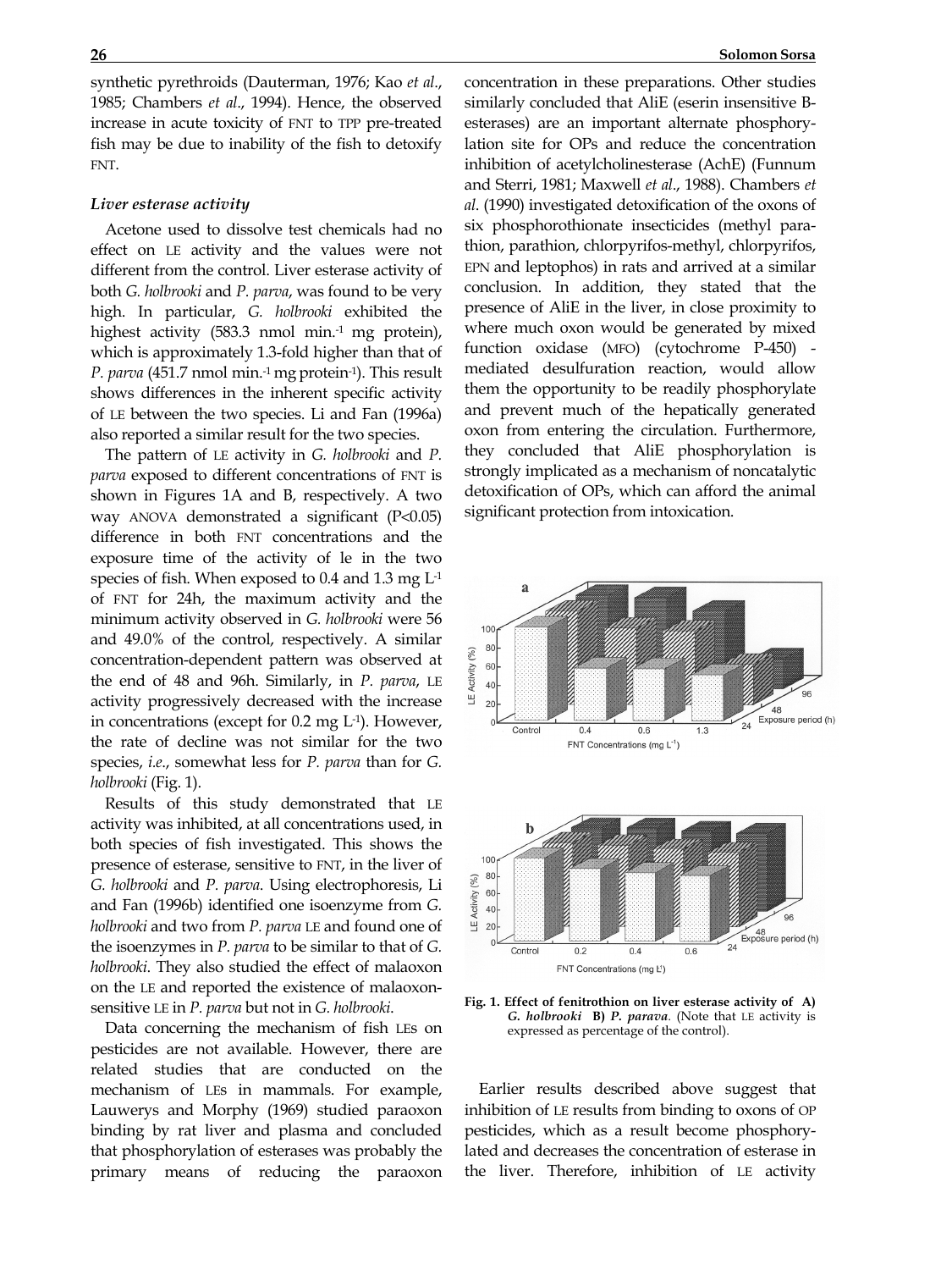observed in *G. holbrooki* and *P. parva* in this study may be due to the binding of fenitroxon to esterase. This shows that the livers of *G. holbrooki* and *P. parva* are capable of sequestering or noncatalytically detoxifying FNT.

As shown in Figs 1a and b the activity of LE of both species is strongly inhibited within the first 24h exposure period and progressively decreased inhibition with time. This decreased inhibition (increased activity or recovery) with time may be due to decrease in the concentration of FNT and its active metabolite (fenitroxon) in the test system and/or in the fish with time. The exceptionally lowered LE activity with time observed in *G. holbrooki* exposed to highest concentration (1.3 mg L-1) may be due to concentration-dependent permanent inactivation of the enzyme.

Comparison of the response in the two species exposed to similar concentrations (0.4 and 0.6 mg L-1) revealed that FNT caused more inhibition of LE in *G. holbrooki* than *P. parva*. This difference in susceptibility between the two species is expected to cause difference in the rate of detoxification and consequently contribute to difference in the acute toxicity of FNT (Fig. 1).

To investigate the effect of PBO on the susceptibility of LE, fish were pre-treated with 1 mg  $L<sup>-1</sup>$  of PBO for 24h before adding FNT to the test system. The result indicated that in *G. holbrooki* exposed to PBO alone, LE activity was higher than the controls. However, in *P. parva*, it produced a 6.6, 2.4 and 1.1% decline at 24, 48 and 96h exposure periods, respectively (Table 2).

The LE activity in fish exposed to FNT alone  $(0.4)$ mg L-1) and pre-treated with PBO was also compared. In both species pre-treating with PBO caused more activity than those exposed to FNT alone (Table 2). This may be explained by considering inhibition of MFO by PBO and the subsequent reduction of fenitroxon production. Inhibition of MFO might have significantly reduced production of fenitroxon and this decreased phosphorylation of LE, thus increasing activity in these than in those exposed to FNT alone. Therefore, this suggests that detoxification action of LE is reduced by PBO treatment.

In both species investigated, liver esterase was strongly inhibited by TPP alone  $(0.2 \text{ mg } L^{-1})$ . As shown in Table 2, LE activity of *G. holbrooki* is more sensitive to TPP inhibition than that of *P. parva*. This agrees well with the result reported by Li and Fan (1996b). These authors studied susceptibility of LE isoenzymes to TPP inhibition and found that both *G. holbrooki* and *P. parva* LEs contain TPP sensitive

isoenzymes. Their report also indicated that LE of *G. holbrooki* is more sensitive to TPP inhibition than that of *P. parva*.

The influence of TPP on the sensitivity of LE to FNT was studied and the result compared (Table 2). In both species the activity was significantly decreased (P<0.05) in those pre-treated with TPP. Furthermore, the previous study (Solomon Sorsa *et al*., 1999) also demonstrated that, in *G. holbrooki* exposed to FNT concentrations ranging from 0.4 to 1.3mg  $L<sup>-1</sup>$  and pre-treated with TPP after exposure to 0.4mg L-1 of FNT, AchE activity was significantly depressed. This shows that TPP had increased the susceptibility of fish LE to FNT. This finding is supported by three facts 1) LEs of both species was inhibited by FNT alone, 2) both species of fish contain TPP sensitive LEs  $(23)$ , and  $3)$  TPP is a known specific inhibitor of carboxyl esterase (Maxwell *et al.*,1988) which is one of the LEs.

# *Relationship Between Acute Toxicity and Liver Esterase Activity*

FNT is more toxic to *P. parva* ( $LC_{50}$  1.64 mg  $L^{-1}$ ) than *G. holbrooki* ( $LC_{50}$  3.71 mg  $L^{-1}$ ) (Table 1). This toxicity difference observed between the two species may be caused by several factors combined together. According to Chambers *et al.* (1990), the acute toxicity of any poison is governed by its inherent potency at the target site and the effective concentration reaching that target. Moreover, factors such as the ability of noncatalytic detoxification, AchE sensitivity, rate of phosphorothionate activation, and the rate of catalytic detoxification can determine the phosphorothionate's acute toxicity level.

 The intrinsic LE activity of *G. holbrooki* is higher (approximately 1.3-fold) than that of *P. parva* and this shows that LEs of *G. holbrooki* are more susceptible to FNT inhibition than that of *P. parva*. Chambers *et al.* (1990) stated that, inhibition of LEs is mainly due to phosphorylation of aliesterases by OP compounds. Moreover, liver aliesterases occupy an alternative phosphorylation site for OPs and are capable of appreciably reducing the concentration of OPs required to inhibit the AchE. They also suggested that low inhibition of aliesterases by phosphrothionates is because of low sensitivity, thus the pesticide could more easily escape the hepatic aliesterases and cause inhibition. Thus, it can be suggested that detoxification of FNT by LEs in *G. holbrooki* was higher than that of *P.parva*. This suggestion agrees with the higher acute toxicity of FNT to *P. parva* than *G. holbrooki*.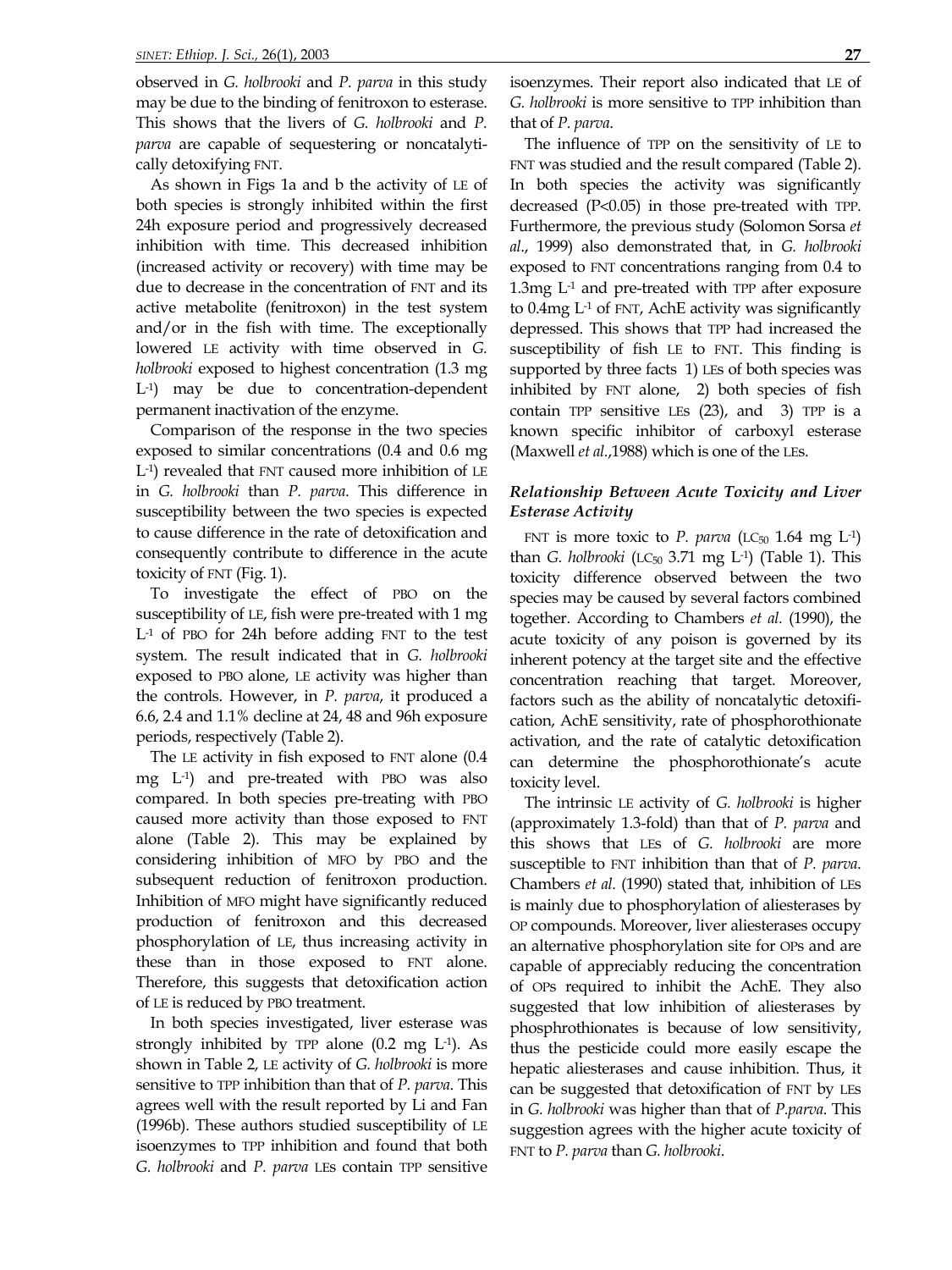| Treatments  | 24h <sup>a</sup> |          | 48h <sup>a</sup> |          | 96h <sup>a</sup> |          |
|-------------|------------------|----------|------------------|----------|------------------|----------|
|             | G. holbrooki     | P. parva | G. holbrooki     | P. parva | G. holbrooki     | P. parva |
| Control     | 100              | 100      | 100              | 100      | 100              | 100      |
| <b>FNT</b>  | 56.2             | 82.3     | 81.9             | 92.7     | 97.5             | 96.3     |
| <b>PBO</b>  | 101.2            | 93.4     | 109.5            | 97.6     | 119.3            | 98.9     |
| $FNT + PBO$ | 78.9             | 90.7     | 84.7             | 92.3     | 110.2            | 98.1     |
| <b>TPP</b>  | 45.7             | 59.3     | 46.2             | 68.6     | 52.9             | 82.2     |
| $FNT + TPP$ | 51.8             | 54.7     | 58.7             | 57.1     | 67.4             | 61.1     |
|             |                  |          |                  |          |                  |          |

**Table 2. Liver esterase activity (%) of** *G. holbrooki* **and** *P. parva* **pre-treated with PBO (1 mg L-1) and TPP (0.2 mg L-1), and then exposed to fenitrothion (0.4 mg L-1).** 

a Exposure time. For PBO and TPP treatments, exposure period does not include pre-treatment time, i.e., 24h. Note: FNT= fenitrothion, PBO= Piperonyl butoxide, TPP= triphenyl phosphate

 Furthermore, results of a study conducted by Solomon (1999) revealed that hepatic glutathione S-transferase (GST) activity of *G. holbrooki* is 1.3-fold higher than that of *P. parva*. In addition, GST of *P. parva* was found to be more sensitive to inhibition by FNT than *G. holbrooki*. The presence of higher amount of inherent GST activity and lower sensitivity to FNT observed in *G. holbrooki* is indicative of higher detoxification capability of this species. Therefore, it seems likely that GSTdependent detoxification of FNT might have also contributed to low acute toxicity to *G. holbrooki*.

### **CONCLUSION**

The study revealed that fenitrothion is moderately toxic to the three species of fish tested, the toxicity being highest to *O. mykiss* ( $LC_{50}$  1.31 mg  $L^{-1}$ ) followed by *P. parva* ( $LC_{50}$  1.64 mg  $L^{-1}$ ) and *G. holbrooki* (3.71  $LC_{50}$  mg  $L^{-1}$ ). Pre-treatment with two common synergists, PBO  $(1 \text{ mg } L^{-1})$  and TPP  $(0.2 \text{ mg})$ L-1), significantly increased the toxicity of FNT to *O. mykiss*, *P. parva* and *G. holbrooki*.

Liver esterases of both *G. holbrooki* and *P. parva* were inhibited by FNT, the *G. holbrooki* LEs being highly sensitive to inhibition than *P. parva*. However, in PBO and TPP pre-treated group, it was *P. parva* that become susceptible to FNT at the end of the exposure period. These findings could be indicative of the participation of LEs in detoxification of FNT.

 The inhibitory effect of LE activity caused by FNT increased with concentration. Although the level of effect could be different under field condition, the present study revealed that field application rates that leave FNT concentrations of  $0.4 \text{ mg } L^{-1}$  and more in aquatic environment could be dangerous for the survival of common fish, such as *G. holbrooki* and *P. parva* and related species.

With further characterization, therefore, LE seems to be a candidate biochemical biomarker of environmental pollution by FNT and other related compounds. Furthermore, with additional comparative studies, *P. parva* and *G. holbrooki* may be used as bioindicator for monitoring and assessment of environmental chemicals.

#### **REFERENCES**

- 1. Begum, G. and Vijayaraghavan, S. (1995). *In vivo* toxicity of demethioate on proteins and transaminases in the liver tissue of fresh water fish *Clarias batrachus (Linn)*. *Bull. Environ. Contam. Toxicol.* **54:**370–375.
- 2. Begum, G. and Vijayaraghavan, S. (1996). Alterations in protein metabolism of muscle tissue in the fish *Calrias batrachus* (Linn) by commercial grade dimethoate. *Bull. Environ. Contam. Toxicol.* **57:**223–228.
- 3. Chambers, H., Brown, B. and Chambers, J.E. (1990). Noncatalytic detoxication of six organophosphorous compounds by rat liver homogenates. *Pestic. Biochem. Physiol.* **36:**8–315.
- 4. Chambers, J.E., Ma, T., Brone, J.S. and Chambers, H.W. (1994). Role of detoxication pathways in acute toxicity levels of phosphorothionate insecticides in the rat. *Life Sci.* **54:**1357–1364.
- 5. Dauterman, W.C. (1976). Exteramicrosomal metabolism of insecticides. **In:** *Pesticide Biochemistry and Physiology,* pp. 149–176 (Wilkinson C.F., ed.) Plenum Press, New York.
- 6. Ernst, W., Julien, G. and Hennigar, P. (1991). Contamination of ponds by fenitr-othion during forest spraying. *Bull. Environ. Contam. Toxicol.*  **46:**815–821.
- 7. Ernst, W., Wade, S., Hennigar, P. and Julien, G. (1994). Toxicity to aquatic organisms of pond water contaminated by fenitrothion during forest spraying. *Bull. Environ. Contam. Toxicol.* **52:**612– 618.